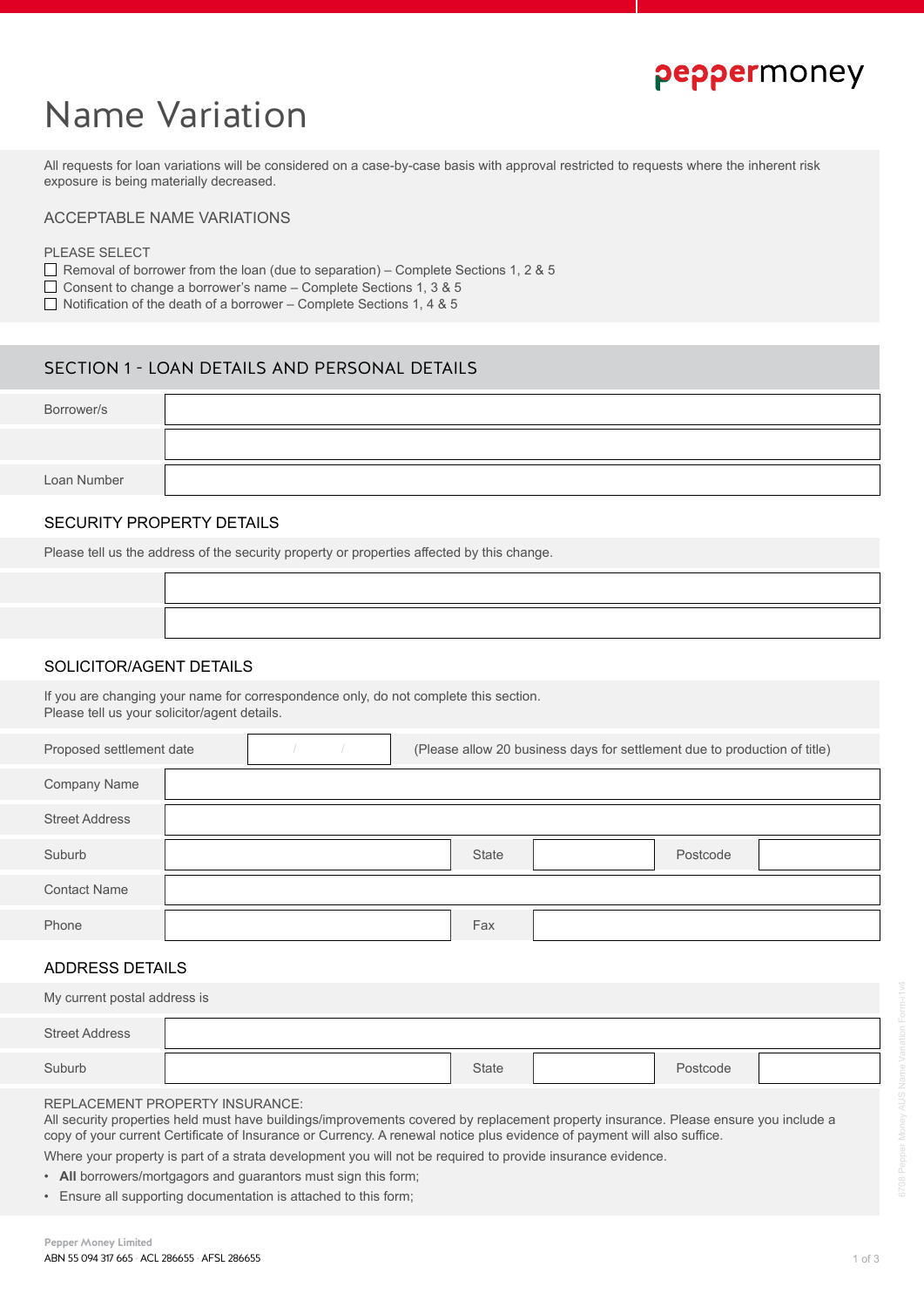# SECTION 2 - REMOVAL OF A BORROWER FROM THE LOAN (DUE TO SEPARATION)

Please provide the following if you wish us to consider a request to remove a borrower from the loan due to separation. The following documentation must be provided:

- Certified copy of the Separation Agreement or Consent Order
- Loan information form and supporting documentation to enable a credit assessment to be completed
- Evidence of replacement property insurance is attached

It will be necessary for the security property to be revalued. On receipt of that valuation, all previous valuation details held by us will be superseded.

**Please Note:** The borrower who is to be removed from the loan will not be required to execute this form.

# SECTION 3 - CONSENT TO CHANGE A BORROWER'S NAME

Please complete this section if you wish to change the name of a borrower. A certified copy of any one of the following documents is required:

- Change of name certificate (Deed Poll paper)
- Marriage Certificate
- Divorce Decree (must show maiden name)
- Amended Birth Certificate (must clearly show name change and date it occurred)

#### I wish to:

 $\Box$  A: Change my name for correspondence only (no solicitors fees, valuation fees, or registration fees apply in this instance)

 $\Box$  B: Formally change my name on all correspondence on the loan and Certificate of Title

(Costs apply and may include, but are not limited to your legal fees, our legal fees, our consent and variation fee and government registration charges.) Please ensure you have provided us with your complete solicitor/agent details on the cover sheet.

My new name is

# SECTION 4 - NOTIFICATION OF THE DEATH OF A BORROWER

Please provide a certified copy of the following documents:

- Certified Death Certificate
- Probate/Letters of Administration (where applicable)

Where the loan is to be transferred into the name/s of the remaining borrowers the following documents are to be provided:

• Loan information form and supporting documentation to enable a credit assessment to be completed

• Authority to verify employment

It will be necessary for the security property to be revalued. On receipt of that valuation, all previous valuation details held by us will be superseded.

• Evidence of replacement property insurance is attached